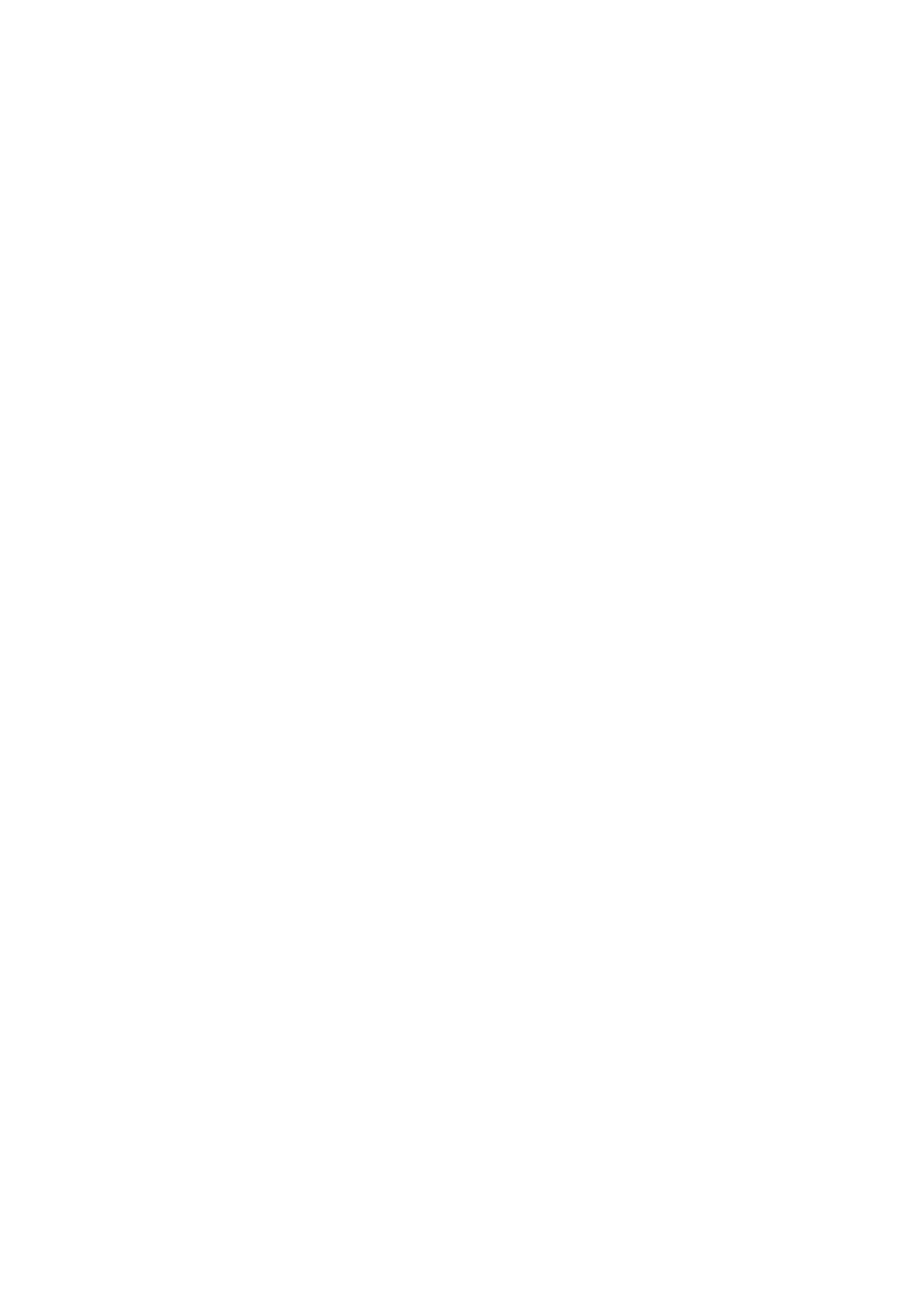1. INTRODUCTION 1.1 Terms and conditions: These terms and conditions reflect the custom and practice of independent schools for many generations and together with:

- 1.1.1 the letter of offer;<br>1.1.2 the conditions of a
- the conditions of award if applicable;
- 1.1.3 the acceptance form; and
- 1.1.4 the fees list

they form the basis of a legally binding contract between the Parents and the School for the provision of educational services. These terms and conditions are intended to promote the education and welfare of pupils and the stability, forward-planning, proper resourcing and development of St John's School Leatherhead.

1.2 Variations: these terms and conditions, the Conditions of Award (if applicable) and the fees list are subject to change from time to time to reflect changes in the law or in custom and practice at the School.

1.3 Fees and Notice: The rules concerning Fees and Notice are of particular importance and are set out in Section 4 and Section 9.

1.4 Managing change: St John's School Leatherhead, as any other school, is likely to undergo a number of changes during the time your child is a pupil here. Please see Section 11 for further details of the changes that may be made and the consultation and notice procedures that will apply.

#### 2. TERMINOLOGY

2.1 School or We or Us: means the Saint John's School Foundation trading as St John's School Leatherhead as now or in the future constituted (and any successor). The School is a corporation established by a Royal Charter.

2.2 School Governors or Governing Council: means the Governors of the School who are appointed from time to time under the terms of its Royal Charter and By-Laws and who are responsible for governance of the School.

2.3 Head: means the Headmaster or Headmistress as appointed by the School Governors. The Head is responsible for the day-to-day running of the School.

2.4 Parents or You: means any person who has signed the acceptance form. The Parents are legally responsible, jointly and severally, for complying with their obligations under these terms and conditions. Fees payable by a third party (for example, an employer, grandparent, step-parent without Parental Responsibility or third party credit provider) will be subject to a separate agreement between the School, the Parents and the third party. Please also see clause 4.3 and clause 11.6.

2.5 Parental Responsibility: Those who have Parental Responsibility (i.e. legal responsibility for the child) are entitled to receive relevant information concerning the child whether or not they are a party to this contract unless a court order has been made to the contrary, or there are other reasons which justify withholding information to safeguard the best interests and welfare of the child.

2.6 Pupil: means the child named on the acceptance form. The age of the Pupil will be calculated in accordance with British custom.

## 3. ADMISSION AND ENTRY TO THE SCHOOL

3.1 Registration and Admission: Applicants will be considered as candidates for admission and entry to the School when the registration form has been completed and returned to Us and the non-returnable Registration Fee paid. Admission will be subject to the availability of a place and the Pupil and the Parents satisfying the admission requirements at the relevant time. The admissions requirements are set out in the School's Admissions Policy current at the time and published on the School's website. Admission occurs when the Parents accept the offer of a place. Entry occurs on the date when the Pupil attends the School for the first time under these terms and conditions.

3.2 Equality: The School is a mainstream, co-educational day school with boarding for pupils aged from 11 to 18 years. The School has a Christian ethos and welcomes staff and children from many different ethnic groups, backgrounds and creeds. Human rights and freedoms are respected. The School's Accessibility Plan considers the implications of a large site which is not uniformly flat, and recognises that any pupil with impaired mobility will face some difficulties moving around the grounds. While reasonable adjustment will always be made for individuals if possible, many of the historic areas of the School are not suitable for children with severe physical impairments or disabilities. We will do all that is reasonable to ensure that the School's culture, policies and procedures are made accessible to children who have disabilities and to comply with our legal and moral responsibilities under equality legislation in order to accommodate the needs of applicants and pupils who have disabilities for which, after reasonable adjustments, We can cater adequately.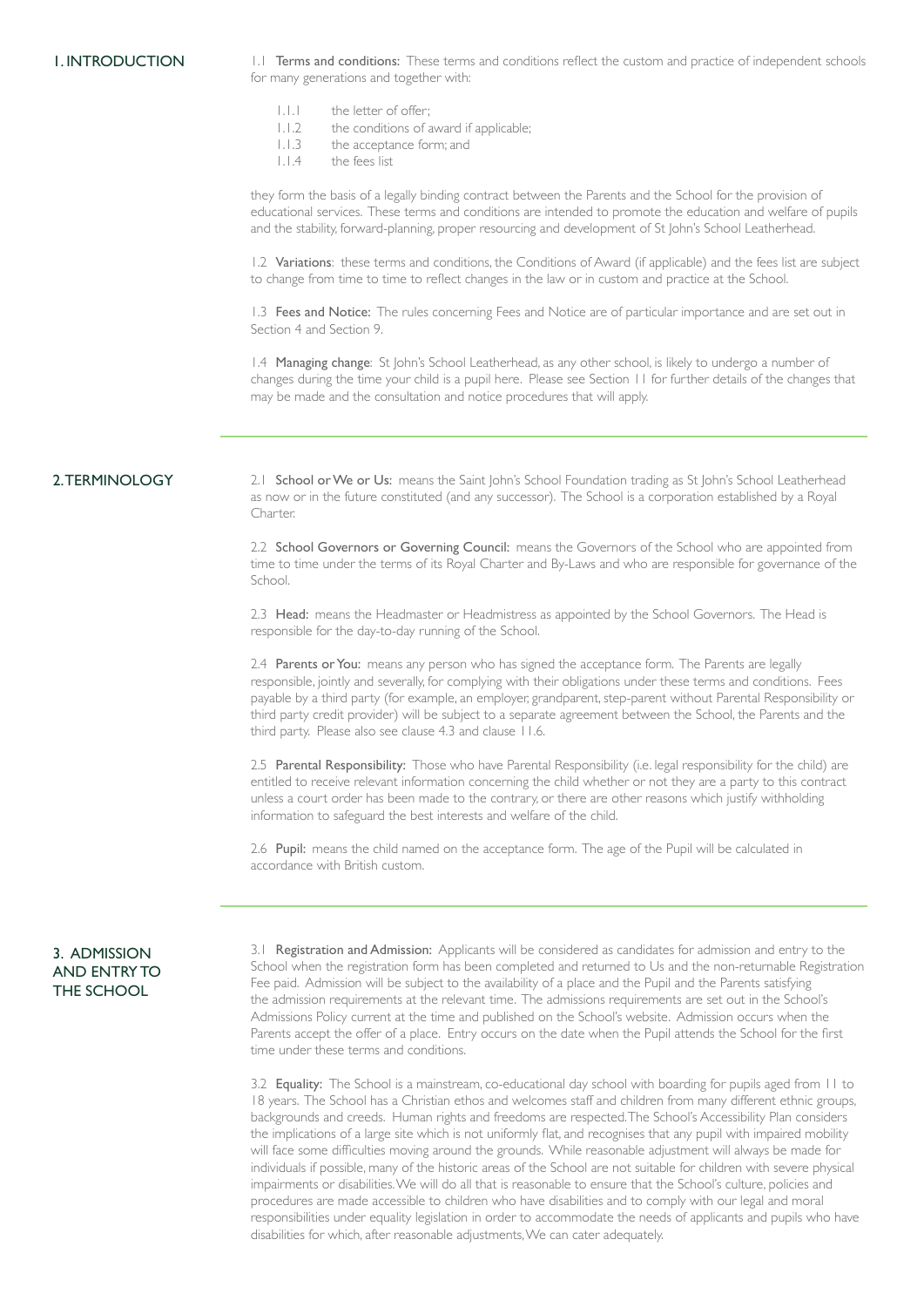3.3 Offer of a place and deposit: A deposit (Acceptance Deposit) as shown on the fees list for the relevant year will be payable when the Parents accept the offer of a place. The Acceptance Deposit will be retained in the general funds of the School until the Pupil leaves and will be repaid (without interest) after the Pupil has left following deductions of all final sums due to the School. A further deposit (Fee Deposit) as shown on the fees list for the relevant year will also be payable when the Parents accept the offer of a place. The Fee Deposit will be credited without interest to the first term of fees due to the School.

3.4 Immigration: The School does not hold a licence to sponsor international students under Tier 4 of the points based system of immigration. The Parents must inform The Head when returning a completed registration form or at any other time if their child does not have the right to live and study in the United Kingdom. It shall be the Parents' responsibility at all times to ensure that their child has the appropriate immigration permission to live in the United Kingdom and to study at the School. The School has the right to terminate the contract at any time if your child does not have the appropriate immigration permission to live in the United Kingdom and to study at this School.

# 4. FEES

4.1 Fees: May include alone, or in combination with any of the Registration Fee, the Acceptance Deposit, the Fee Deposit, tuition fees, boarding fees, fees for additional tuition, other extras such as house charges, clothing and equipment, photographs or other items ordered by the Parents or the Pupil or charges arising in respect of educational visits, or damage where the Pupil alone or with others has caused wilful loss or damage to School property or the property of any other person (fair wear and tear excluded), or bank charges arising from default in Fees payment or late payment charges if incurred.

4.2 Payment of Fees: The Parents jointly and severally agree to pay the Fees applicable to each term directly to the School. Except where a separate agreement has been made between the Parents and the School for the deferment of payment of Fees. Fees for each term are due and payable as cleared funds before the commencement of the School term to which they relate. If an item on the Fees invoice is under query, the balance of that Fees invoice must be paid. The School reserves the right to refuse a payment if it is not satisfied as to the identity of the payer or the source of the funds.

4.3 Payment of Fees by a third party: An agreement with a third party (such as a grandparent or trust fund) to pay the Fees or any other sum due to the School does not release the Parents from liability if the third party defaults and does not affect the operation of any other of these terms and conditions unless an express release has been given in writing, signed by the Finance Director. The School reserves the right to refuse a payment from a third party and will not accept payments from limited companies.

4.4 Indemnity: If the School is required to pay all or part of any sum received from a third party credit provider on behalf of the Parents, the Parents shall indemnify the School against all losses, expenses (including legal expenses) and interest suffered or incurred by the School.

4.5 Refund or waiver: Save where there is a legal liability including liability under a court order or under the provisions of this agreement to make a refund or reduction Fees will not be refunded, reduced or waived:

- 
- 4.5.1 If the Pupil is absent through illness; or<br>452 If a term is shortened or a vacation ex-If a term is shortened or a vacation extended; or
- 4.5.3 If the Pupil is released home before or after public examinations or otherwise before the normal end of a term; or
- 4.5.4 If the School is temporarily closed due to adverse weather conditions; or
- 4.5.5 For any reason other than exceptionally and at the sole discretion of The Head in a case of genuine hardship.

See also Section 10 for information about events beyond the control of the parties.

4.6 Exclusion for non-payment: The School reserves the right to exclude the Pupil on three days' written notice if Fees are overdue for payment or if the Parents fail to provide information reasonably requested by the School about the identity of the payer of any Fees or the source of the funds. If the Pupil is excluded for a period of 28 days, he / she will be deemed withdrawn without Notice and a term's Fees in lieu of Notice will be payable in accordance with Section 9. Exclusion in these circumstances is not a disciplinary matter and the right to a Governors' Appeal will not normally arise. The School may withhold any information, character references or property while Fees remain overdue where it is lawful to do so.

4.7 Late payment: Simple interest may be charged on a day-to-day basis on Fees which are unpaid. The rate of interest charged will be at 1% over the base rate of the Bank of England accruing on a daily basis. The Parents shall also be liable to pay all costs, fees, disbursements and charges including legal fees and costs reasonably incurred by the School in the recovery of any unpaid Fees regardless of the value of the School's claim.

4.8 Part-payment: Any sum tendered that is less than the sum due and owing may be accepted by the School on account only. Late payment charges may be applied to any unpaid balance of Fees, as set out in clause 4.7.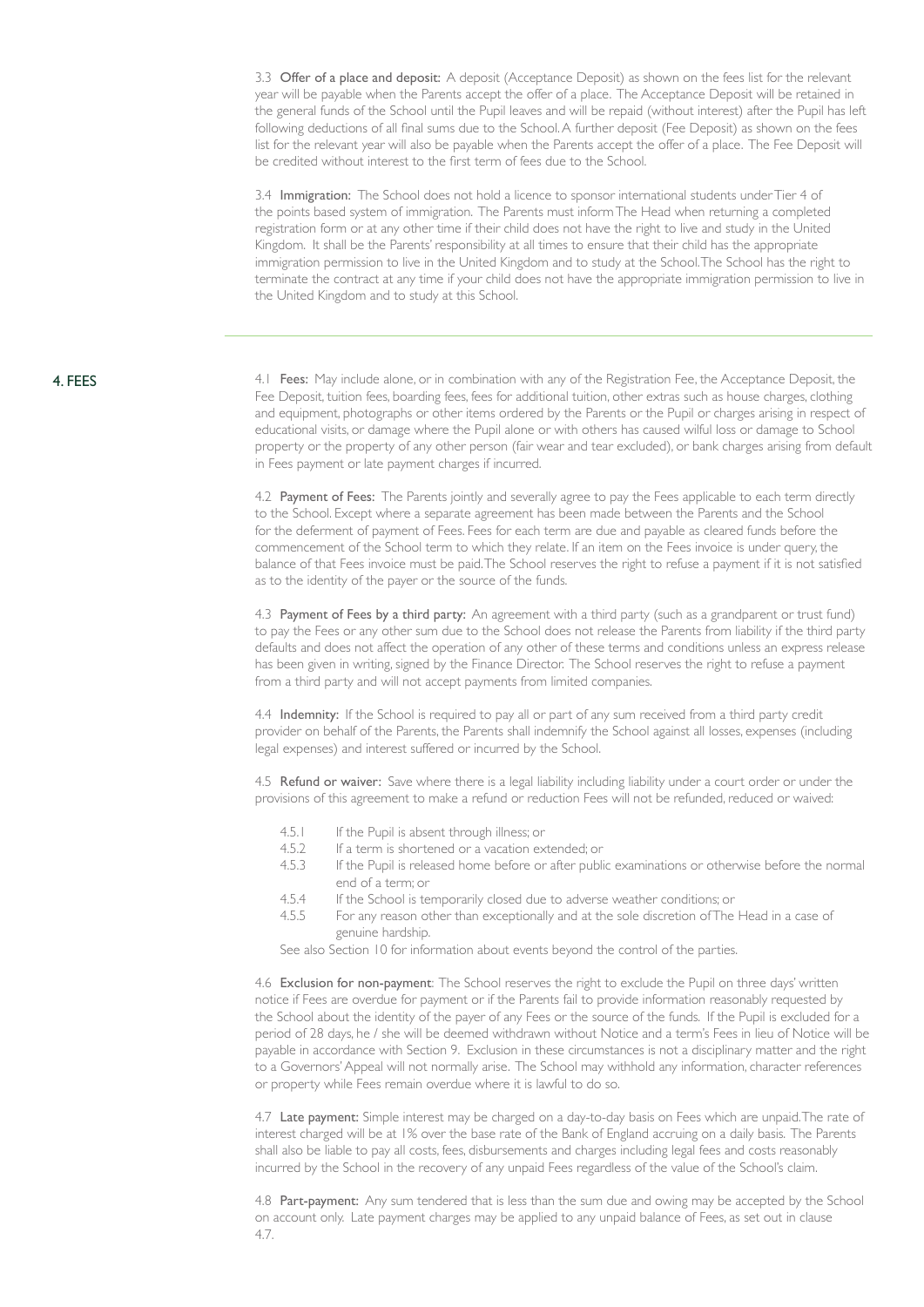4.9 Appropriation: Save where the Parents expressly state the contrary, the School shall allocate payments made to the earliest balance on the Fees account. The Parents agree that a payment made in respect of one child may also be appropriated by the School to the unpaid account of any other child of the Parents.

4.10 Instalment arrangements: An agreement by the School to accept payment of current and / or past and /or future Fees by instalments is concessionary and will be subject to separate agreement(s) between the Parents and the School. Where there are inconsistencies between these terms and conditions and those of any instalment agreement or invoice issued by the School to the Parents (as applicable), the terms and conditions of the instalment agreement or the invoice shall prevail.

4.11 Scholarships and bursaries: Every scholarship, bursary or other award or concession is a discretionary privilege, subject to high standards of attendance, diligence and behaviour on the Pupil's part and to the Parents treating the School and its staff reasonably. The terms on which such awards are offered and accepted will be notified to the Parents at the time of offer. Any value attached to a scholarship shall be deducted from tuition fees before any bursary or other concession is calculated or assessed.

4.12 Fees increases: Fees are reviewed annually and are subject to increase from time to time. If the Parents receive less than a term's notice of a Fees increase they may give to the School written Notice of Withdrawal of the Pupil within 21 days and will not be liable to pay Fees in lieu of Notice and the Acceptance Deposit held and any Fee Deposit held will be refunded without interest, less any sums owing to the School.

4.13 Information about Fees: The Parents acknowledge that the School may make enquiries of the Pupil's previous schools for confirmation that all sums due and owing to such schools have been paid. The Parents also acknowledge that the School may inform any other school or educational establishment to which the Pupil is to be transferred if any Fees of this School are unpaid.

4.14 Identity of Fees payer: From time to time the School may need to obtain satisfactory evidence of the identity of a person who is paying Fees, such as sight of a passport.

#### 5. EDUCATIONAL **MATTERS**

5.1 Provision of education: The School will do all that is reasonable to provide an educational environment and teaching of a range, standard and quality which is suitable for each pupil and to provide education to at least the standard required by law in the particular circumstances. The School will exercise reasonable care and skill in providing educational services for the Pupil but cannot guarantee that the Pupil will achieve his / her desired examination results or that results will be sufficient to gain entry to other educational establishments.

5.2 Organisation of the curriculum: We reserve the right to organise the curriculum and its delivery in a way which, in the professional judgement of The Head, is most appropriate to the School community as a whole. The curriculum includes teaching which actively promotes the fundamental British values of democracy, the rule of law, individual liberty, and mutual respect for and tolerance of those with different faiths and beliefs. We will endeavour to inform the Parents of significant changes to the curriculum and the reasons for them as soon as practicable. If the Parents have specific requirements or concerns about any aspect of the Pupil's education or progress they should contact the Pupil's tutor, or other appropriate member of staff, as soon as possible, or contact The Head in the case of a serious concern.

5.3 Progress reports: The School shall monitor the Pupil's progress and shall report regularly to the Parents by means of grades, full written reports and consultation / parents' meetings.

5.4 Sex education: The Pupil will receive health and life skills education appropriate to his / her age in accordance with the curriculum from time to time unless the Parents have given formal notice in writing that they do not wish the Pupil to take part in this aspect of the curriculum.

5.5 Public examinations: The Head may, after consultation with the Parents and the Pupil, decline to enter the Pupil's name for a public examination if, in the exercise of her professional judgement, The Head considers that by doing so the Pupil's prospects in other examinations would be impaired and / or if the Pupil has not prepared for the examination with sufficient diligence, for example, because the Pupil has not worked or revised in accordance with advice or instruction from his / her tutors.

5.6 Examination services: The Head may, after consultation with the Parents and, if appropriate, the Pupil, decline to apply for access arrangements or post-examination services if, in his /her professional judgement, it is considered not to be in the best interests of the Pupil or the examination cohort to do so.

5.7 Reports and references: Information supplied to the Parents and others concerning the progress and character of the Pupil, and about examinations, further education and career prospects, and any references shall be given conscientiously and with all due care and skill but otherwise without liability on the part of the School.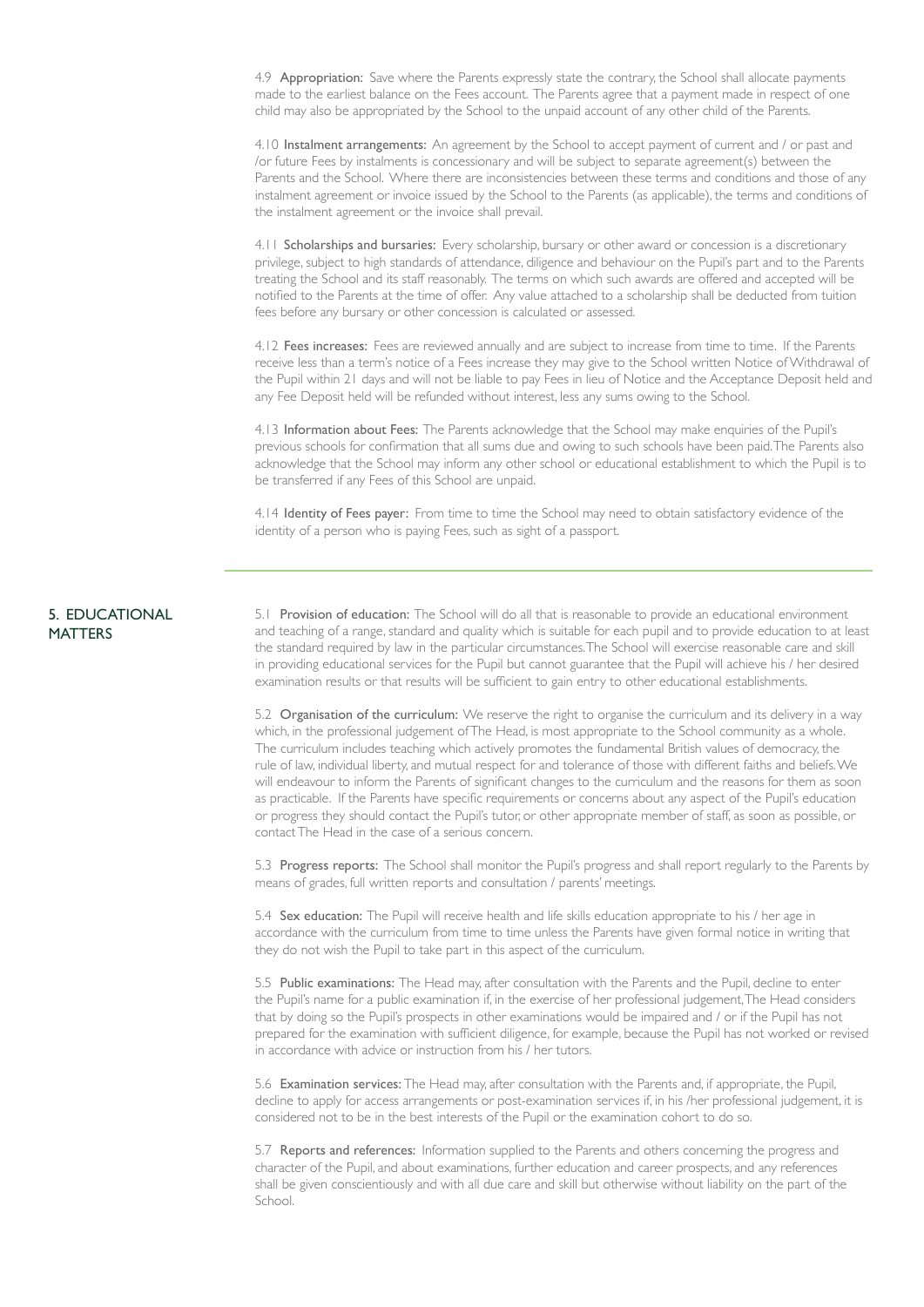5.8 Learning difficulties: The School shall do all that is reasonable to detect and deal appropriately with a learning difficulty which is considered to be a "special educational need". The School staff are not, however, qualified to make a diagnosis of mental or physical conditions which affect or may affect learning ability.

5.9 Screening for learning difficulties: The screening tests available to schools are indicative only: they are not infallible. The Parents will be notified if a screening test indicates that the Pupil may have a learning difficulty. A formal assessment can be arranged by the School at the Parents' expense or by the Parents themselves.

5.10 Information about learning difficulties: The Parents shall notify The Head when completing the School's Confidential Information Form and subsequently in writing if at any time they are aware or suspect that the Pupil has a learning difficulty and the Parents must provide the School with copies of all written reports and other relevant information. The Pupil's place will be cancelled, or, once the Pupil has started, Parents will be asked to withdraw the Pupil, without further charge if, in the professional judgement of The Head and after consultation with the Parents and with the Pupil (where appropriate), the School is unable to provide adequately for the Pupil's special educational needs. The School reserves the right to charge for the provision of additional teaching where it is lawful to do so.

5.11 Moving up the School: It is assumed that if the Pupil satisfies the relevant criteria at the time he / she will progress through the School and will ultimately complete Upper Sixth. The relevant criteria for progression through the School are set out in the School's Admissions Policy. The Parents will be consulted before the end of the Spring Term if there appears to be any reason why the Pupil may be refused a place in the next year of the School. Unless the Pupil will be leaving at the end of the Upper Sixth the Parents must give a term's Notice in writing (i.e. before the start of the Summer Term) in accordance with the provisions about Notice in Section 9 below if they do not intend the Pupil to proceed to the next year of the School, or a term's Fees in lieu of Notice will be payable.

5.12 Intellectual property: Where the Pupil creates a copyright work, including where the work is created jointly with a member of staff or another pupil, the School may use that work for the purpose of promoting the interests of the School, including exhibiting it, publishing it in the School magazine or putting it or a copy of it on the School's intranet or public website.

5.13 Pupil's work: The Parents consent for themselves and (so far as they are entitled to do so) on behalf of the Pupil, to the School retaining the Pupil's original work until, in the professional judgement of The Head, it is appropriate to release the work to the Pupil. Certain coursework may have to be retained for longer than other work in order to reduce the risk of cheating. This does not prejudice the Pupil's or the Parents' right to access their personal data under data protection law. We will take reasonable care to preserve the Pupil's work undamaged but cannot accept liability for loss or damage caused to this or any other property of the Pupil by factors outside the direct control of The Head or staff.

5.14 Educational visits: A variety of educational visits will be provided for the Pupil. Parents will be provided with relevant information in advance. By signing the Acceptance Form or agreeing to be bound by these terms and conditions you consent to your child taking part in any educational visit which takes place during school hours.

Educational visits which:

- i. require overseas travel; or
- ii. **involve an overnight stay**; or
- iii. occur during a weekend or school holiday; or
- iv. cost more than £50; or
- v. involve some element of high risk or adventure activity

will be subject to separate consent.

The cost of such a visit will normally be payable in advance. Your child shall be subject to School discipline in all respects whilst engaged in an educational visit. All additional costs (such as medical costs, taxis, air fares or professional advice) incurred to protect your child's safety or welfare, or to respond to breaches of discipline, will be added to the termly fee invoice. The School reserves the right to prevent a pupil from taking part in an educational visit while overdue fees remain unpaid.

# 6. PASTORAL CARE

6.1 The School's commitment: We will do all that is reasonable to safeguard and promote the Pupil's welfare and to provide pastoral care to at least the standard required by law in the particular circumstances. We will respect the Pupil's human rights and freedoms which must, however, be balanced with the lawful needs and rules of the School community and the rights and freedoms of others. The Parents agree that the Head has the right to require the Pupil to remain away from the School temporarily at the home of his / her Parents or education guardian if she considers that the Pupil's presence at the School presents a risk to him / her or to any other pupil. Please see also Section 8 below.

6.2 Complaints: Any expression of dissatisfaction about action taken, or a lack of action by the School where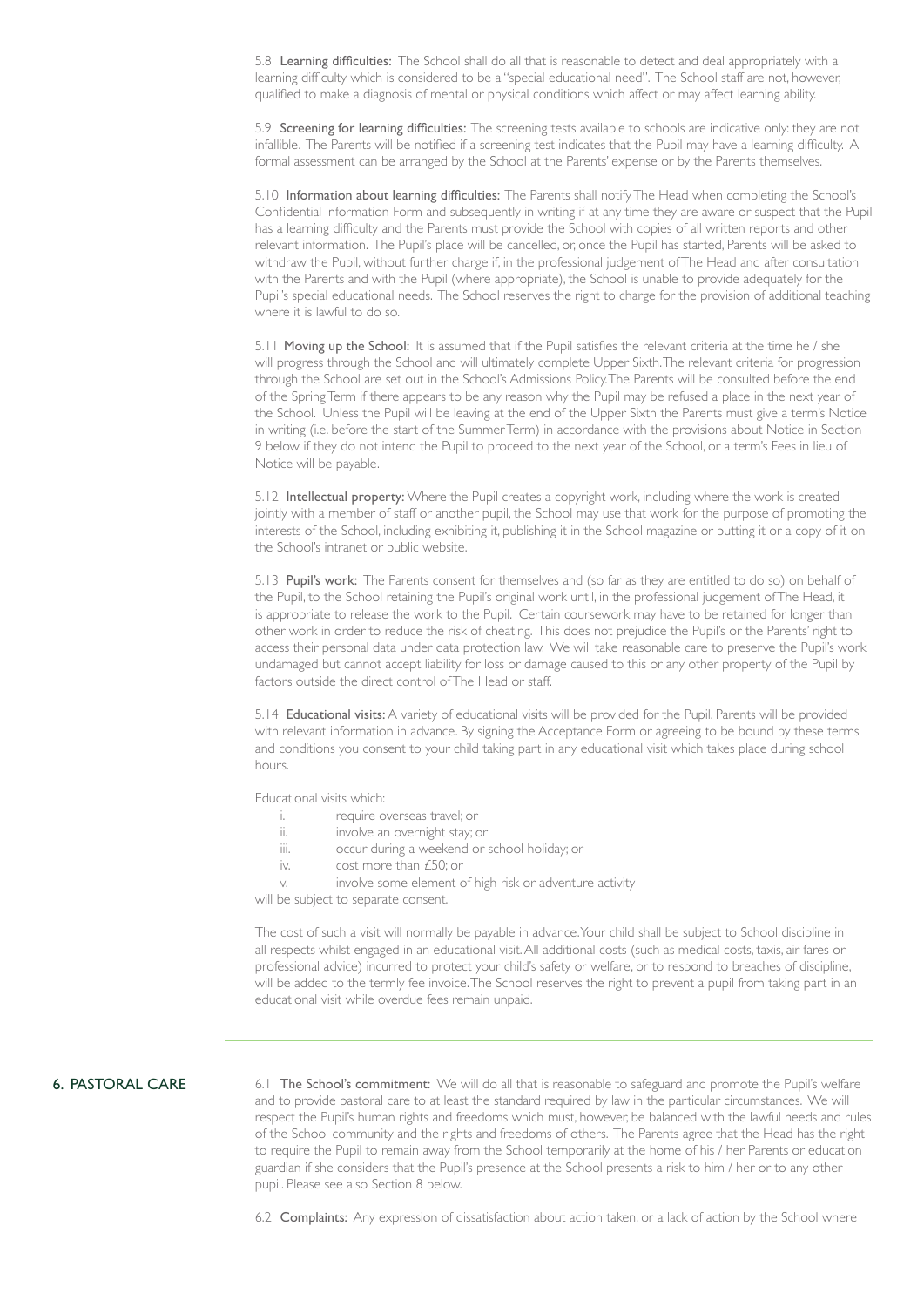the Parents seek action by Us must be notified to the School as soon as practicable. The School's complaints procedure is published on the School's website. See also clause 8.19.

6.3 Pupil's rights: The Pupil, if of sufficient maturity and understanding, has certain legal rights that the School must observe. These include the right to give or withhold consent in a variety of circumstances and certain rights to confidentiality and, usually, the right to have contact with his / her parents. If any conflict of interest arises between the Parents and the Pupil, the rights of, and duties owed to, the Pupil will in most cases take precedence over the rights of, and duties owed to, the Parents.

6.4 Head's authority: The Parents authorise The Head to take and / or authorise in good faith all decisions which The Head considers on proper grounds will safeguard and promote the Pupil's welfare. Please see Section 7.

6.5 Ethos: The ethos of the School is to foster good relationships between pupils and between members of staff and pupils. Bullying, harassment, intimidation, victimisation, threatening behaviour and discrimination by any members of our community will not be tolerated. The School and its staff will act fairly in relation to the Pupil and the Parents and We expect the same of the Pupil and the Parents in relation to the School or its staff.

6.6 Physical contact: The Parents consent to such physical contact with the Pupil:

- 6.6.1 as may accord with good practice; or
- 6.6.2 as may be appropriate and proper for teaching and instruction; or
- 6.6.3 for providing comfort to the Pupil in distress; or
- 6.6.4 to maintain safety and good order; or
- 6.6.5 in connection with the Pupil's health and welfare.

The Parents also consent to the Pupil participating in contact and non-contact sports and other activities as part of the normal School programme or extra-curricular programme. The Parents acknowledge that while the School will provide appropriate supervision the risk of injury cannot be eliminated.

6.7 Disclosures: The Parents must, as soon as possible, disclose to the School in confidence:

- 6.7.1 any known medical condition, health problem or allergy affecting the Pupil;
- 6.7.2 any history of a learning difficulty on the part of the Pupil or any member of his / her immediate family;
- 6.7.3 any disability, special educational need or any behavioural, emotional difficulty and / or social difficulty on the part of the Pupil;
- 6.7.4 any family circumstances, court proceedings or court order which might affect the Pupil's welfare or happiness;
- 6.7.5 any concerns about the Pupil's safety;
- 6.7.6 any significant change in the financial circumstances of the Parents;
- 6.7.7 if it is the Parents' intention that the Pupil is to be cared for and accommodated by someone who is not a close relative for a period of 28 days.

6.8 Confidentiality: The Parents authorise The Head to override their own and (so far as they are entitled to do so) the Pupil's rights to confidentiality, and to impart confidential information on a need-to-know basis where necessary to safeguard or promote the Pupil's welfare or to avert a perceived risk of serious harm to the Pupil or to another person at the School. In some cases, members of staff may need to be informed of any particular vulnerability the Pupil may have.

6.9 Special precautions: The Head needs to be aware of any matters that are relevant to the Pupil's safety and security. Accordingly the Parents must notify The Head in writing immediately of any court orders or situations of risk in relation to the Pupil for whom any special safety precautions may be needed. The Head may exclude the Parents from school premises if, having considered all the circumstances of the case, she considers such exclusion to be in the best interests of the Pupil or any other member of the School community.

6.10 Leaving school premises: The School will do all that is reasonable to ensure that the Pupil remains in the care of the School during school hours but does not accept responsibility for the Pupil if he / she leaves school premises in breach of school rules or regulations. The School is not legally entitled to prevent a pupil aged 16 years or over from leaving school premises during school hours.

6.11 Residence during term time: The Pupil, except when boarding, is required during term time and at weekends and half term, to live with the Parents or a legal guardian or with an education guardian acceptable to the School. The Parents must immediately notify The Head in writing if the Pupil will be residing during term time under the care of someone other than the Parents or his / her guardian or education guardian.

6.12 Communications from the Parents: Communications or instructions from one of the Parents or any person with Parental Responsibility shall be presumed by the School to be received from both Parents unless there is clear evidence of a contrary intention. This clause does not apply to the giving of Notice for the cancellation of the place or the withdrawal of the Pupil from the School. Those persons who are required to consent to or to give Notice of cancellation or withdrawal are set out in clause 9.2.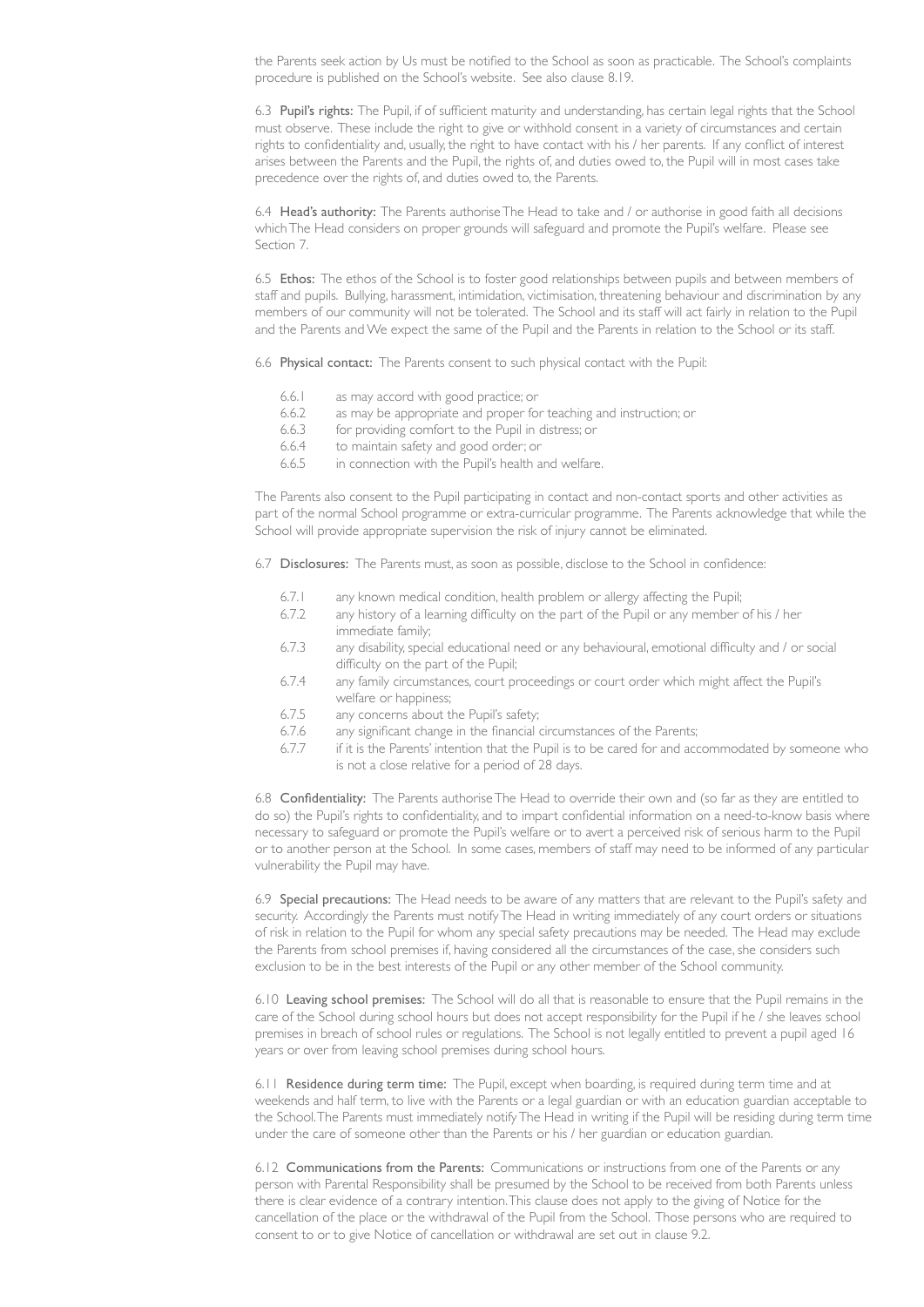6.13 Absence of the Parents: The Parents must inform The Head in writing of the name, address and telephone number for 24 hour contact for the adult who will have the care of the Pupil at any time when both the Parents will be absent from the Pupil's home overnight or for a 24 hour period or longer.

6.14 Education guardians: The Parents, if resident outside the United Kingdom, must before entry appoint an education guardian for the Pupil in the United Kingdom who has been given legal authority to act on behalf of the Parents in all respects and to whom the School can apply for authorities when necessary. The School can accept no responsibility for the Pupil when he / she is in the care of the Parents or the education guardian. The Parents or the education guardian must make holiday arrangements, including travel to and from the School, in advance. The responsibility for choosing an appropriate education guardian rests solely with the Parents. The Parents are responsible in each case for satisfying themselves as to the suitability of an education guardian. The Parents shall immediately on appointment provide the School with up to date contact details for the appointed education guardian and shall immediately notify the School of any changes to those details.

6.15 Photographs or images (including video recordings): The School may obtain and use photographs or images (including video recordings) of the Pupil for:

- 6.15.1 use in the School's promotional material such as the prospectus, the website or social media;
- 6.15.2 press and media purposes; or
- 6.15.3 educational purposes as part of the curriculum or extra-curricular activities.

Please see the pupil privacy notice for more information about how the School uses photographs and videos of pupils. The School may seek specific consent from the Parents before using a photograph or video recording of the Pupil where the School considers that the use is more privacy intrusive. Where the Pupil is of sufficient maturity (usually when aged 12 years or older) we may seek the Pupil's specific prior consent in addition to or instead of the Parents' or guardian / education guardian's consent. We would not disclose the home address of the Pupil alongside a photograph or video without the Parents' or guardian / education guardian's consent.

6.16 Request for confidentiality: The Parents may ask Us to keep information about the Pupil confidential. For example, You may ask Us not to use photographs of the Pupil in promotional material or ask Us to keep the fact that the Pupil is on the School roll confidential. If the Parents would like information about the Pupil to be kept confidential, they must immediately contact The Head in writing, requesting an acknowledgment of their letter.

6.17 Transport: The Parents consent to the Pupil travelling by any form of public transport and / or in a motor vehicle driven by a responsible adult who is duly licensed and insured to drive a vehicle of that type.

6.18 Pupil's personal property: The Pupil is responsible for the security and safe use of all his / her personal property including money, mobile electronic devices, locker keys, watches, computers, musical instruments and sports equipment, and for property lent to him / her by the School.

6.19 Insurance: The Parents are responsible for insurance of the Pupil's personal property whilst at school or on the way to and from school or any school-sponsored activity away from school premises.

6.20 School's liability: Unless negligent or guilty of some other wrongdoing causing injury, loss or damage, the School does not accept responsibility for accidental injury or other loss caused to the Pupil or the Parents or for loss or damage to property.

#### 7. HEALTH AND MEDICAL MATTERS

7.1 Medical declaration: Before the Pupil enters the School the Parents will be asked to complete a medical information and consent form concerning the Pupil's health and must inform the Health Centre in writing if the Pupil develops any known medical condition, health problem or allergy, or will be unable to take part in games or sporting activities, or has been in contact with anyone with an infectious or contagious disease.

7.2 Medical care: The Parents must comply with the Health Centre's recommendations which may include a reasonable decision to release the Pupil home or to his / her education guardian when he / she is unwell.

7.3 Pupil's health: The Head may at any time require a medical opinion or certificate as to the Pupil's general health where The Head considers it necessary as a matter of professional judgement in the interests of the Pupil and / or the School community. The Pupil, if of sufficient age and maturity, is entitled to insist on confidentiality which can be overridden in the Pupil's own interests or where necessary for the protection of other members of the School community.

7.4 Medical information: Throughout the Pupil's time as a member of the School, the Health Centre shall have the right to disclose confidential information about the Pupil if it is considered to be in the Pupil's own interests or necessary for the protection of other members of the School community. Such information will be given and received on a confidential, need-to-know basis.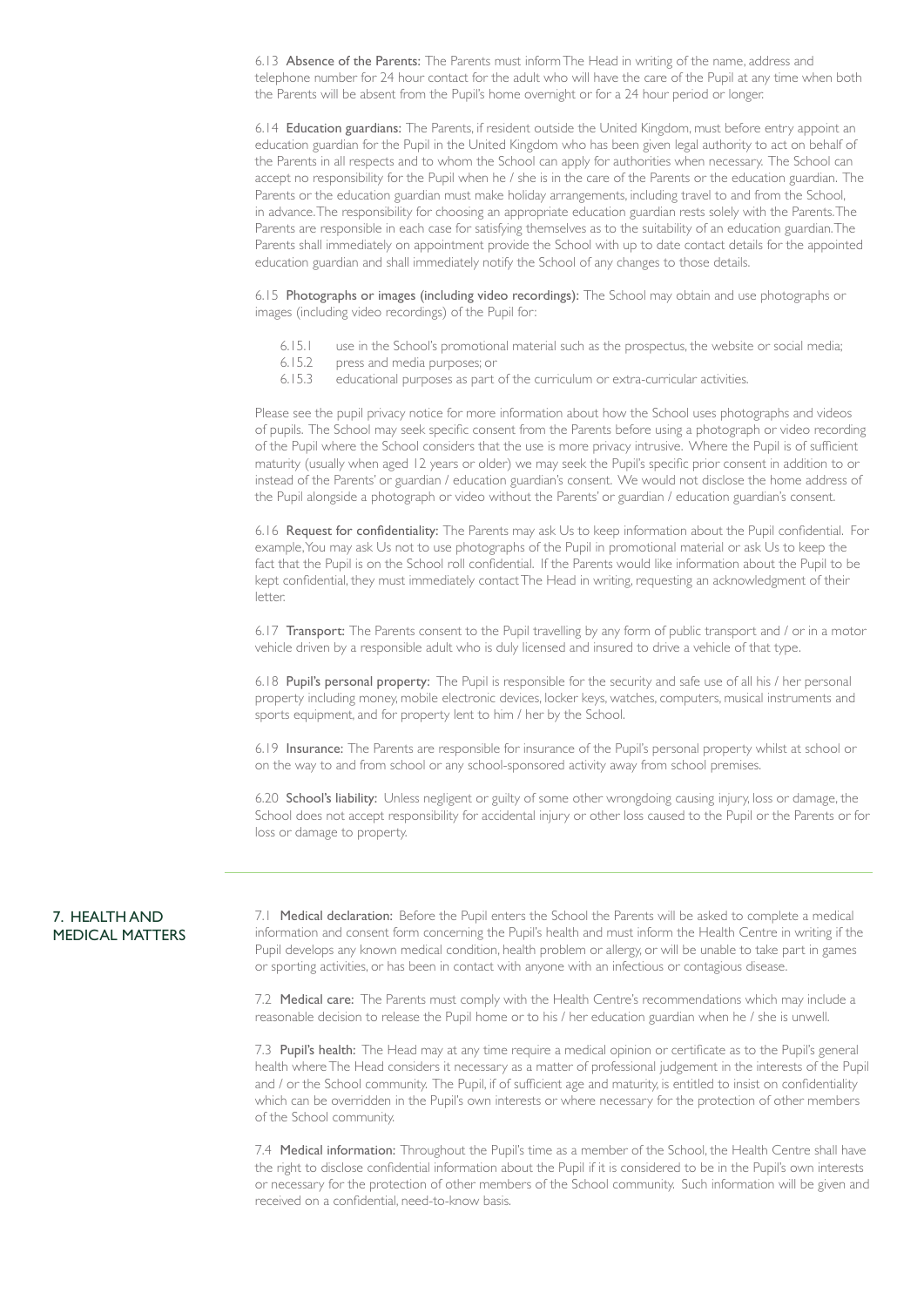7.5 Emergency medical treatment: The Parents authorise The Head (and The Head's representative) to consent on their behalf to the Pupil receiving emergency medical treatment where certified by an appropriately qualified person as necessary for the Pupil's welfare and if the Parents or a second emergency contact cannot be contacted in time.

#### 8. BEHAVIOUR AND **DISCIPLINE**

8.1 School regime: The Parents accept that the School will be run in accordance with the authorities delegated by the Governing Council to The Head. The Head is entitled to exercise a wide discretion in relation to the School's policies, rules and regime and will exercise those discretions in a reasonable and lawful manner, and with procedural fairness when the status of the Pupil is at issue.

8.2 Conduct and attendance: We attach importance to courtesy, integrity, good manners, good discipline and respect for the needs of others. The Parents warrant that the Pupil will take a full part in the activities of the School, will attend each school day, will be punctual, will work hard, will be well-behaved and will comply with the School rules about the wearing of uniform and general appearance.

8.3 Leave of absence: The Head will only authorise leave of absence in exceptional circumstances and The Head will determine the length of time that the pupil can be away from school during term time. Leave of absence is unlikely to be granted for the purposes of a family holiday.

8.4 School rules: The School rules which apply are set out in the Parent and Pupil Handbooks, on the School website and other documents published from time to time. Parents are requested to read these documents carefully with the Pupil before they accept the offer of a place.

8.5 School discipline: The Parents accept the authority of The Head and of other members of staff on The Head's behalf to take all reasonable disciplinary or preventative action necessary to safeguard and promote the welfare of the Pupil and the School community as a whole. The School's policies on behaviour and discipline current at the time and published on the School website apply to all pupils at the School and at all times when the Pupil is in or at school, representing the School or wearing school uniform, travelling to or from school, on school-organised trips or associated with the School at any time. The policies shall also apply at all times and places in circumstances where failing to apply this policy may affect the health, safety or wellbeing of a member of the School community or a member of the public, have repercussions for the orderly running of the School or bring the School into disrepute.

8.6 Investigative action: An allegation, complaint or rumour of misconduct will be investigated. The Pupil may be questioned and his / her accommodation or belongings may be searched in appropriate circumstances. All reasonable care will be taken to protect the Pupil's rights and freedoms. The Parents will be informed as soon as reasonably practicable after it becomes clear that the Pupil may face formal disciplinary action, unless the School is prevented from doing so by the police if they are involved. If considered necessary, the School may make arrangements for legal representation for the Pupil to be funded at the Parents' expense.

8.7 Procedural fairness: Investigation of an allegation, complaint or rumour that could lead to Permanent Exclusion, Removal or Withdrawal of the Pupil in any of the circumstances explained below shall be carried out in a fair and unbiased manner. If a disciplinary meeting with The Head is required before a decision is taken, the School will make reasonable efforts to notify the Parents or education guardian so that they can attend. In the absence of the Parents or guardian / education guardian, the Pupil will be assisted by an adult (usually a teacher) of his / her choice.

8.8 Divulging information: Except as required by law, the School and its staff shall not be required to divulge to the Parents or others any confidential information or the identities of pupils or others who have given information which has led to the complaint or which The Head has acquired during an investigation.

8.9 Drugs and alcohol: The Pupil may be given the opportunity to provide a biological sample under medical supervision if involvement with drugs is suspected, or a sample of breath to test for alcohol consumed in breach of school rules or policy. A sample or test in these circumstances will not form part of the Pupil's permanent medical record.

8.10 Sanctions: The School's current policies on behaviour and sanctions are available to the Parents on the School's website, and shall be deemed to have been read before they accept the offer of a place. Those policies may undergo reasonable change from time to time but will not authorise any form of unlawful activity. Sanctions may include a requirement to undertake menial but not degrading tasks on behalf of the School or external community, detention for a reasonable period, withdrawal of privileges, fixed term and permanent exclusion.

8.11 **Definitions of sanctions:** The definitions in this clause apply in these terms and conditions.

Permanent Exclusion: means that the Pupil is required to leave the School permanently in circumstances described in clause 8.12.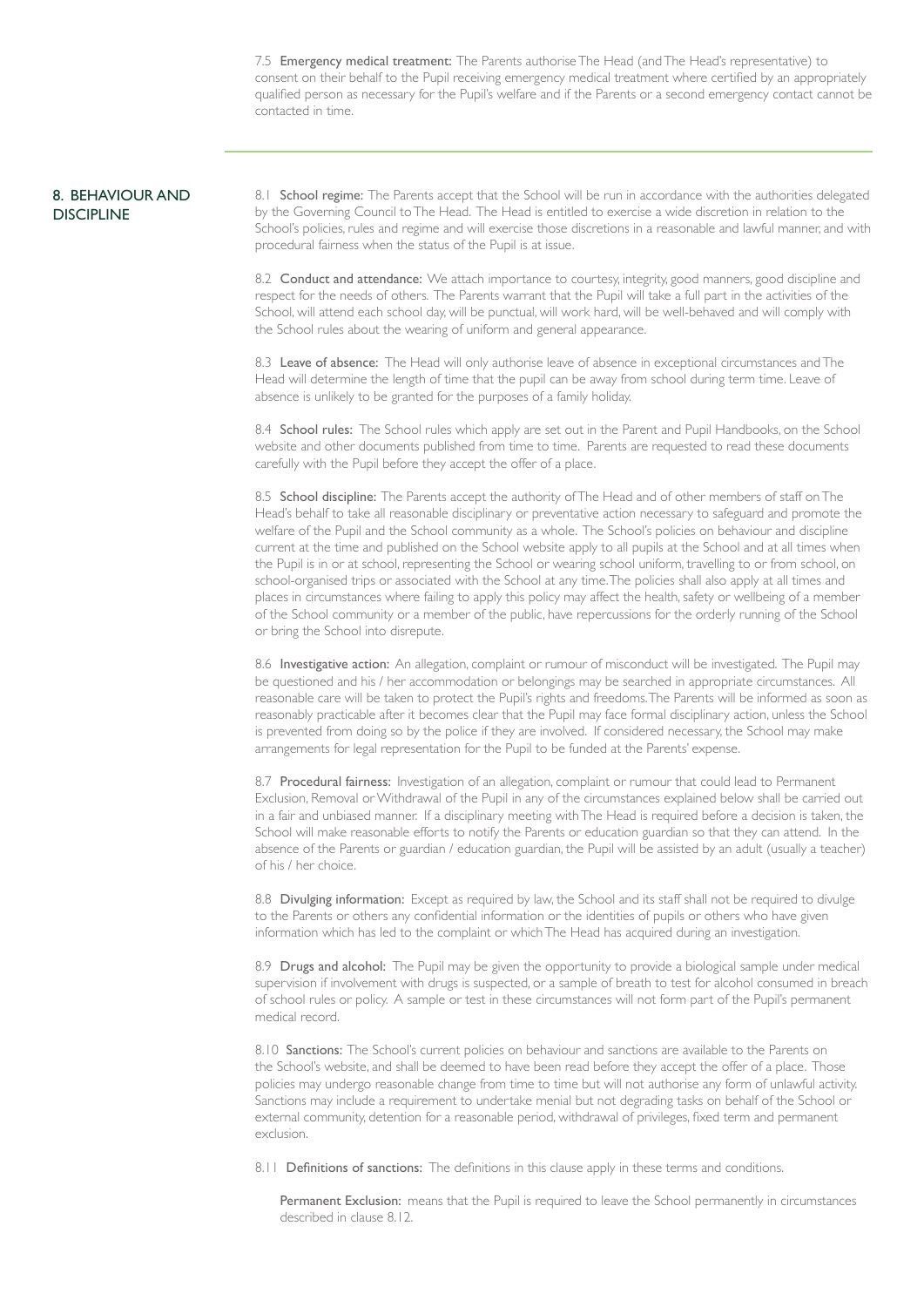Removal: means that the permanent removal of the Pupil from the School is required in circumstances described in clause 8.14.

Fixed Term Exclusion: means that the Pupil is sent or released home for a limited period as either a disciplinary sanction or the Head requires him/her to remain away from the School in the circumstances described in clause 6.1 above or pending the outcome of an investigation or pending a Governors' Appeal.

Withdrawal: has the meaning set out in clause 9.10.

8.12 Permanent Exclusion: The Pupil may be formally excluded permanently from the School if it is proved on the balance of probabilities that the Pupil has committed a very grave breach of discipline or a serious criminal offence. Permanent Exclusion is reserved for the most serious breaches. The Head shall act with procedural fairness in all such cases. The Head's decision to exclude permanently shall be subject to a Governors' Appeal if requested by the Parents. The Parents will be given a copy of the Appeal procedure current at the time. The Pupil shall be excluded from the School pending the outcome of the Appeal. See clause 8.17 and clause 8.18.

8.13 Fees following Permanent Exclusion: If the Pupil is excluded permanently, there will be no refund of the Acceptance Deposit, Fee Deposit or of Fees for the current or past terms. There will be no charge to Fees in lieu of Notice but, save for any contrary provisions in any other agreement made between the Parents and the School, all arrears of Fees and any other sums due to the School will be payable.

8.14 Removal in other circumstances: The Parents may be required to remove the Pupil permanently from the School or from boarding if, after consultation with the Parents and if appropriate the Pupil, The Head is of the opinion that:

- 8.14.1 the Pupil has committed a breach or breaches of School rules or discipline for which Removal is the appropriate sanction; or
- 8.14.2 by reason of the Pupil's conduct, behaviour or progress, the Pupil is unwilling or unable to benefit sufficiently from the educational opportunities and / or the community life offered by the School; or
- 8.14.3 one or both of the Parents' behaviour is unacceptable, including but not limited to intimidation, harassment or the use of or threatened use of violence against its staff or any member of the School community; or
- 8.14.4 one or both of the Parents have treated the School or members of its staff or any member of the School community unreasonably including conduct which brings or is likely to bring the School into disrepute.

At the sole discretion of The Head, Withdrawal of the Pupil by the Parents may be permitted as an alternative to Removal being required. The Head shall act with procedural fairness in all such cases, and shall have regard to the interests of the Pupil and the Parents as well as those of the School. The Head's decision to require the Removal of the Pupil shall be subject to a Governors' Appeal if requested by the Parents. The Parents will be given a copy of the Appeal procedure current at the time. The Pupil shall be excluded from the School pending the outcome of the Appeal. See clause 8.17 and clause 8.18.

8.15 Fees following removal: If the Pupil is Removed or Withdrawn in the circumstances described in clause 8.14, the provisions relating to Fees shall be as set out in clause 8.13 save that the Acceptance Deposit, will be refunded without interest less any sums owing to the School.

8.16 Leaving status: The School reserves the right to record the leaving status of the Pupil on the Pupil's file immediately after Permanent Exclusion or Removal or Withdrawal.

8.17 Governors' Appeal: The Parents may request an Appeal to Governors (Governors' Appeal) of a decision to exclude permanently or require the Removal of the Pupil from the School or from boarding (but not a decision to impose a fixed term exclusion unless it is for 11 School days or more, or would prevent the Pupil taking a public examination). The Head will advise the Parents of the Governors' Appeal procedure current at that time when she informs the Parents of her decision. A Governors' Appeal will be conducted under fair procedures in accordance with the requirements of natural justice.

8.18 Pupil's status pending Appeal: If the Parents request a Governors' Appeal, the Pupil will be temporarily excluded from school until the Appeal procedure has been completed. While excluded, the Pupil shall remain away from school and will have no right to enter school premises during that time without written permission from The Head.

8.19 Complaints procedure: A complaint as described in clause 6.2 above which does not involve a Permanent Exclusion or Removal of the Pupil must be made in accordance with the School's complaints procedure, a copy of which is available on request. Every reasonable complaint shall receive fair and proper consideration and a timely response.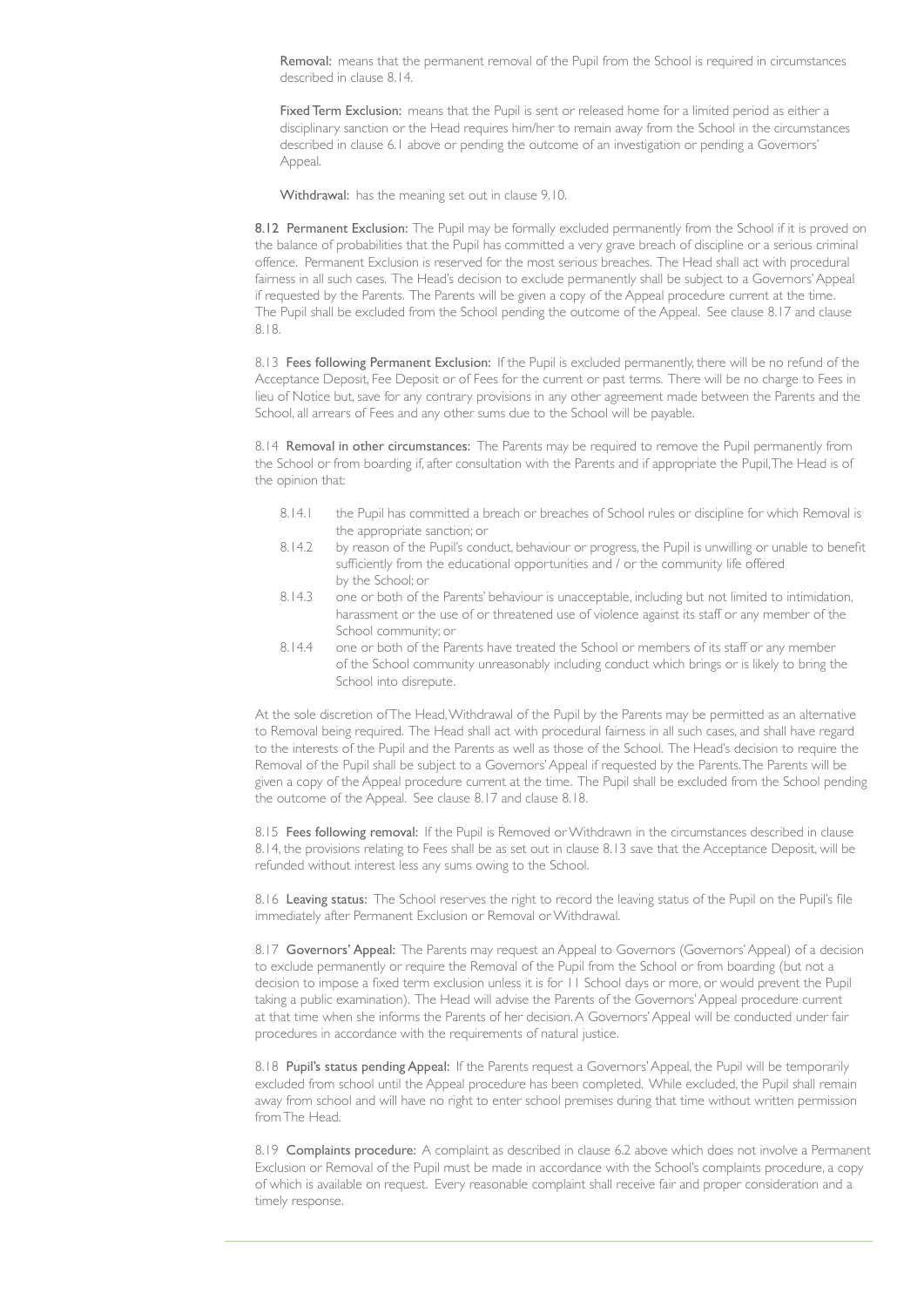## 9. PROVISIONS ABOUT **NOTICE**

9.1 Term: means the period between and including the first and last days of the relevant school term.

9.2 Notice: means (unless the contrary is stated in these terms and conditions) a term's written Notice given by:

- 9.2.1 both Parents: or
- 9.2.2 one of the Parents with the prior written consent of the other Parent; and
- 9.2.3 in either case the prior written consent of any other person with Parental Responsibility where appropriate

before the first day of term addressed to and received by The Head personally or the Finance Director on The Head's behalf. It is expected that the Parents will consult with The Head before giving Notice to withdraw the Pupil. The Parents should contact the School if no acknowledgement of the Notice is received from the School within seven days of the date of the Notice.

9.3 A Term's Written Notice: means Notice given before the first day of a term and expiring at the end of that term. A Term's Written Notice must be given if:

- 9.3.1 the Parents wish to cancel the place after acceptance; or
- 9.3.2 the Parents wish to withdraw the Pupil who has entered the School; or
- 9.3.3 the Parents or the Pupil wish(es) to transfer from weekly boarding to day status or vice versa, or between categories of boarding; or
- 9.3.4 following the GCSE year or Year 12, the Pupil will not return for the following year even if he / she has achieved the required grades.

9.4 Provisional Notice: is valid only for the term in which it is given. Provisional Notice must be given in writing and received by The Head personally or the Finance Director on The Head's behalf.

9.5 Fees in lieu of Notice: in circumstances where the Parents have not given a Term's Written Notice, Fees in lieu of Notice means Fees in full at the rate applicable for the next term following Withdrawal and not limited to the parental contribution in the case of a scholarship or other award or concession. The Parents acknowledge that the requirement to pay one term's Fees in lieu of Notice is necessary to promote financial stability at the School and to enable it to plan its staffing and other resources.

9.6 Cancellation: means the cancellation of a place at the School which has been accepted by the Parents and which occurs before the Pupil enters the School or where the Pupil does not enter the School. Please see clause 3.1 for details of when entry to the School occurs.

9.7 Cancellation rights: If the offer of a place and its acceptance are both made entirely at distance by means of post, fax or electronic communication without either of the Parents meeting face to face with a member of the School staff during the contractual process, the Parents have the right to cancel this agreement at any time within 14 days of the day after We receive your completed and signed acceptance form. Information about the right to cancel and how to cancel is set out in the School's cancellation notice and form published on the School website. In such circumstances the Acceptance Deposit and the Fee Deposit, if paid, will be refunded together with any Fees paid pro-rated if the School has provided any educational services under this agreement.

9.8 Cancelling acceptance: The cancellation of the place after acceptance can cause long-term loss to the School if it occurs after other families have taken their decisions about schooling for their children and if applicable after the expiry of the 14 day period described in clause 9.7 above. The School agrees to limit the liability of the Parents to:

- 9.8.1 one term's Fees at the rate payable for the term of entry (not limited to the parental contribution in the case of a scholarship, bursary or other award or concession), less the Acceptance Deposit, payable as a debt immediately if less than a Term's Written Notice of cancellation has been given. The School reserves the right to offset the Fee Deposit, if paid, against the term's Fees; or
- 9.8.2 the Acceptance Deposit if more than a Term's Written Notice has been given.

Cases of serious illness or genuine hardship may receive special consideration on written request.

9.9 Cancelling a place offered in the term before entry: If the offer of a place is made in the Term immediately prior to the term of entry, the Parents may cancel their acceptance in writing at any time up to four weeks from the date of the acceptance form. If clause 9.7 applies the four week period shall start with the 14 day cancellation period expires. The Acceptance Deposit will then be retained by the School. If the Parents give Notice of Cancellation after this date or give no Notice of Cancellation they will incur a liability to pay one term's Fees at the rate payable for the term of entry, less the Acceptance Deposit, payable as a debt. The School reserves the right to offset the Fee Deposit, if paid, against the term's Fees.

9.10 Withdrawal: means the withdrawal of the Pupil from the School by the Parents or the Pupil with or without Notice required under these terms and conditions at any time after the Pupil has entered the School. Please see clause 3.1 for details of when entry to the School occurs. See also clause 4.6, clause 9.11 and clause 9.12.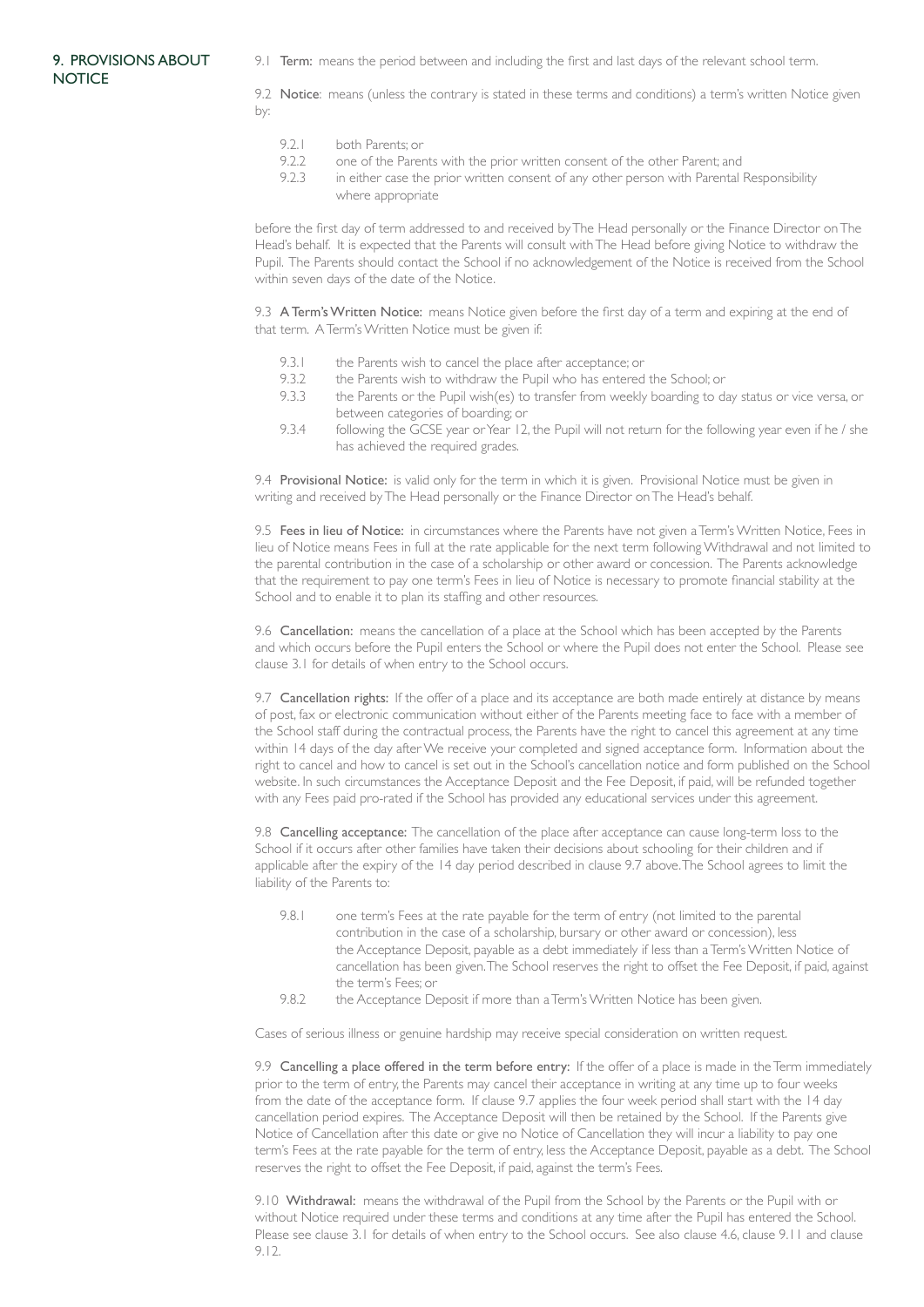9.11 Withdrawal by the Parents: If the Pupil is withdrawn on less than a Term's Written Notice, or excluded for more than 28 days for non-payment of Fees as set out in clause 4.6, Fees in lieu of Notice less the Acceptance Deposit will be due and payable as a debt immediately. The School reserves the right to offset the Fee Deposit, if paid, against the term's Fees in lieu of Notice.

9.12 Withdrawal by the Pupil: The Pupil's decision to withdraw from the School shall, for these purposes, be treated as a Withdrawal by the Parents.

9.13 Prior consultation: It is expected that the Parents, Guardian, or duly authorised education guardian, will consult personally with The Head or with The Head's authorised deputy before Notice of Withdrawal is given by the Parents.

9.14 Transfer between weekly boarding and day status: Before providing the Notice required under clause 9.3.3, the Parents must obtain the express permission of The Head in writing if the Parents or the Pupil wishes to change from boarding to day status or vice versa, or between categories of boarding (e.g. flexi boarding to weekly boarding). At the discretion of The Head, the School has the right to postpone or refuse a transfer request and The Head will consider the best interests of the Pupil and the School in reaching the decision. Any such place is subject to the availability of places.

9.15 Discontinuing extra tuition: A Term's Written Notice is required to discontinue extra tuition or a term's Fees for the extra tuition will be immediately payable in lieu as a debt.

9.16 Termination by the School: The School may terminate this agreement:

- 9.16.1 on one term's Notice in writing sent by ordinary post. The School will not terminate this agreement without good cause and full consultation with the Parents and also the Pupil (if of sufficient maturity and understanding). The Acceptance Deposit and the Fee Deposit, if paid, will be refunded without interest, less any outstanding balance of Fees; or
- 9.16.2 on reasonable notice if in the professional opinion of the Head the School is unable to provide all or a significant proportion of the educational services to the Pupil; or
- 9.16.3 immediately where the Pupil does not have the appropriate immigration permission to live in the United Kingdom and to study at the School.

# 10. EVENTS BEYOND THE CONTROL OF THE PARTIES

10.1 Force majeure: An event beyond the reasonable control of the School or the Parents is a force majeure event and shall include such events as an act of God, fire, flood, storm, war, riot, civil unrest, act of terrorism, strikes, industrial disputes, outbreak of epidemic or pandemic of disease, failure of utility service or transportation.

10.2 Notification: If either the School or the Parents is prevented from or delayed in carrying out its contractual obligations by a force majeure event, that party shall immediately notify the other in writing and shall be excused from performing those obligations while the force majeure event continues.

10.3 Continued force majeure: If a force majeure event continues for a period greater than 90 days, the party who has provided notification under clause 10.2 shall notify the other of the steps to be taken to ensure performance of its contractual obligations.

10.4 Termination: If the force majeure event continues for a total period greater than 120 days, the party in receipt of notification under clause 10.2 may terminate this contract by providing at least three working days' notice in writing to the other party.

# 11. GENERAL **CONTRACTUAL MATTERS**

11.1 Data protection: The School has a parent privacy notice and a pupil privacy notice which explain how the School will use the Parent's and the Pupil's personal data. These privacy notices are provided with the letter of offer. The privacy notices are also published on the School's website. The Parents must read these privacy notices in full before signing the acceptance form. If the Pupil is going to enter Year 7 or above the Parents must show the Pupil a copy of the pupil privacy notice and discuss it with him/her before accepting the offer of a place.

11.2 Change: The School, as any other, is likely to undergo a number of changes during the period of this agreement. For example, there may be changes in the staff, and in the premises, facilities and their use, in the curriculum and the size and composition of classes, and in the School rules and procedures, the disciplinary framework, and the length of school terms. In addition, there may be the need to undertake a corporate reorganisation exercise and / or a merger or change of ownership may be necessary. For these reasons, the benefit and burden of this agreement may be freely assigned to another party at the discretion of the School.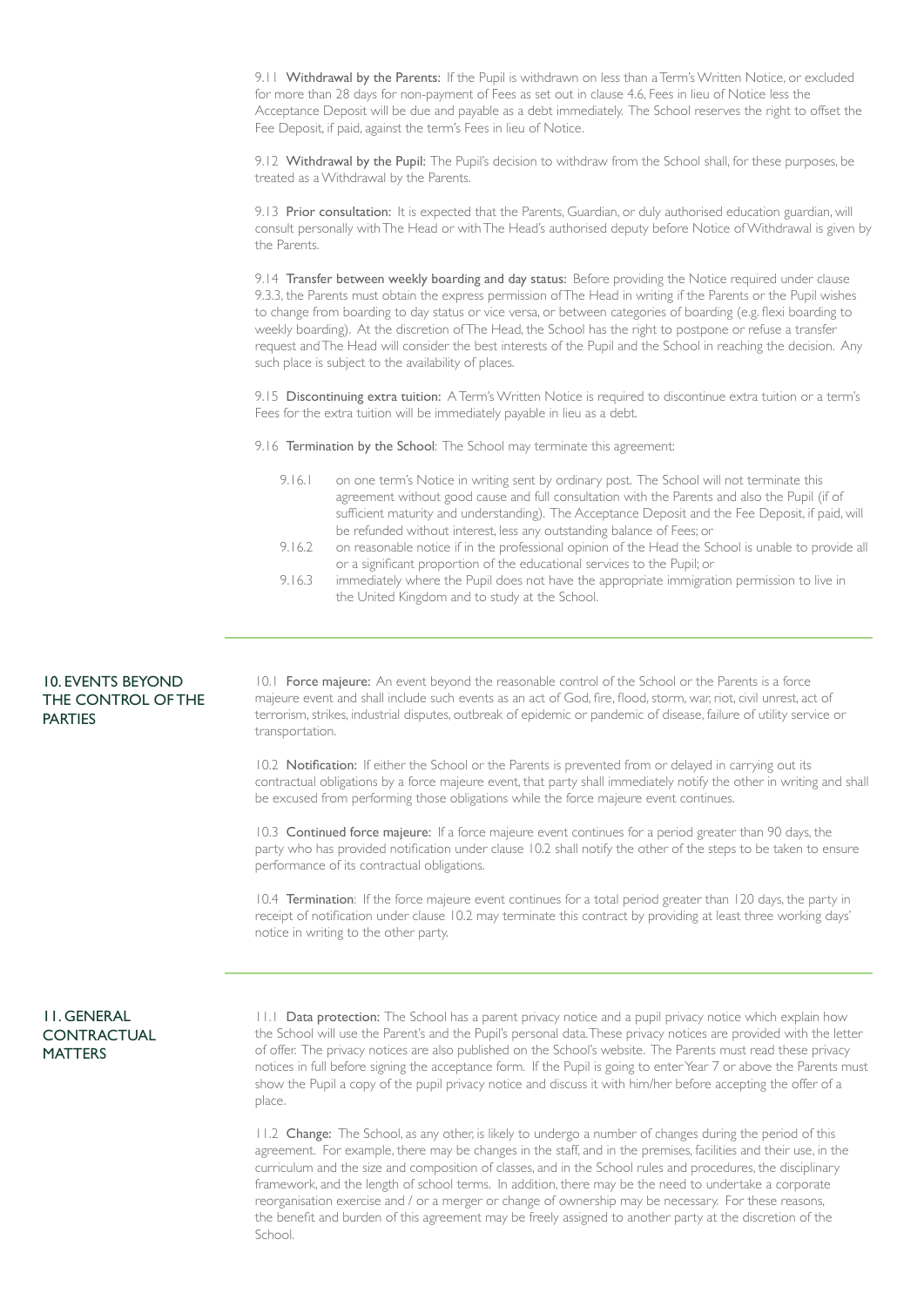11.3 Consumer rights: Care has been taken to use plain language and to give clear explanations in these terms and conditions. If any words alone or in combination infringe consumer rights laws or any other provision of law, they shall be treated as severable and shall be replaced with words which give as near the original meaning as may be fair. Nothing in these terms and conditions affects the Parents' statutory rights.

11.4 Consultation: It is not practicable to consult with the Parents and the Pupil over every change that may take place. Whenever practicable, the School will use reasonable endeavours to ensure that the Parents will be consulted and provided with reasons for the change and where possible given at least a term's notice in writing of:

- 11.4.1 a change of ethos or culture; or
- 11.4.2 a change in any physical aspect of the School which would have a significant effect on the Pupil's education or pastoral care; or
- 11.4.3 a change of ownership of the School.

11.5 Information for parents: We provide parents of prospective pupils with information about the School and the educational services we provide in good faith. This information may be contained in the School's prospectus, on its website and promotional literature or in statements made by staff or pupils during a visit or an open day. If the Parents wish to take account of the information provided to them when deciding whether to enter into this agreement they should seek specific confirmation from The Head that the information is accurate before returning a completed acceptance form to the School.

11.6 Third party rights: Only the School and the Parents are parties to this contract. Neither the Pupil (including a pupil who has reached the age of 18 years) nor any third party is a party to this contract and shall not have any rights to enforce any term of it.

11.7 Interpretation: These terms and conditions supersede any previously in force and will be construed as a whole. Headings, unless required to make sense of the immediate context, are for ease of reading only and are not otherwise part of these terms and conditions.

11.8 Jurisdiction: This contract was made at the School and it, together with each matter relating to the provision of educational services by the School, is governed exclusively by the law of England and Wales and the parties submit to the exclusive jurisdiction of the Courts of England and Wales.

# THE SAINT JOHN'S SCHOOL FOUNDATION: A CORPORATION ESTABLISHED BY A ROYAL CHARTER REGISTERED IN ENGLAND, COMPANY NUMBER: RC000604 REGISTERED OFFICE: EPSOM ROAD, LEATHERHEAD, SURREY, KT22 8SP REGISTERED CHARITY NUMBER: 312064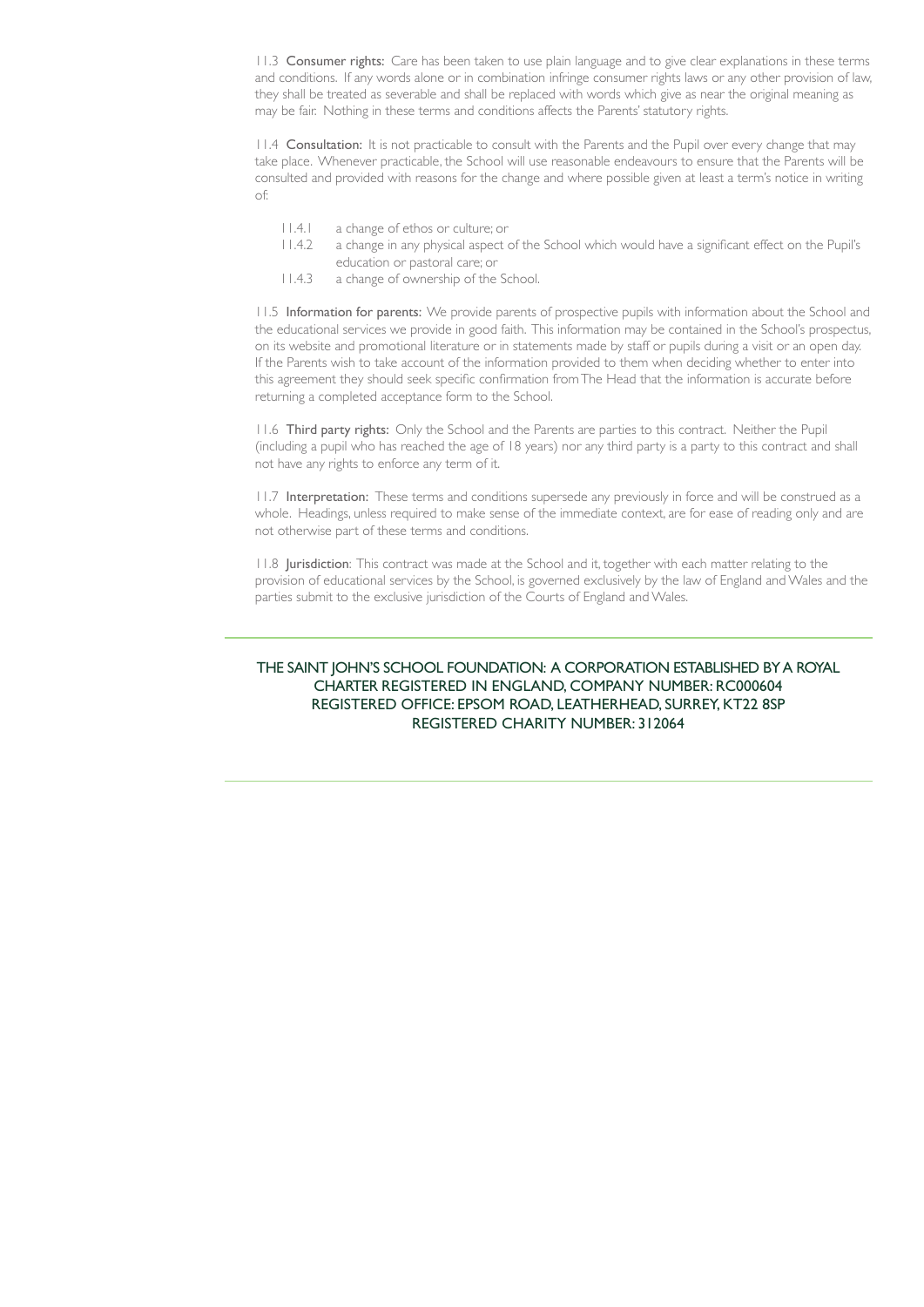#### SCHEDULE 1 SUMMARY OF CLAUSES CONTAINING FINANCIAL CONSEQUENCES

| <b>EVENT</b>                                        | <b>CLAUSE</b> |
|-----------------------------------------------------|---------------|
| Offer of a place and deposit                        | 3.3           |
| Refund or waiver                                    | 4.5           |
| Exclusion for non-payment                           | 4.6           |
| Late payment                                        | 4.7           |
| Fees following Permanent Exclusion                  | 8.13          |
| Fees following Removal                              | 8.15          |
| Fees in lieu of Notice                              | 9.5           |
| Cancellation rights                                 | 9.7           |
| Cancelling acceptance                               | 9.8           |
| Cancelling a place offered in the term before entry | 9.9           |